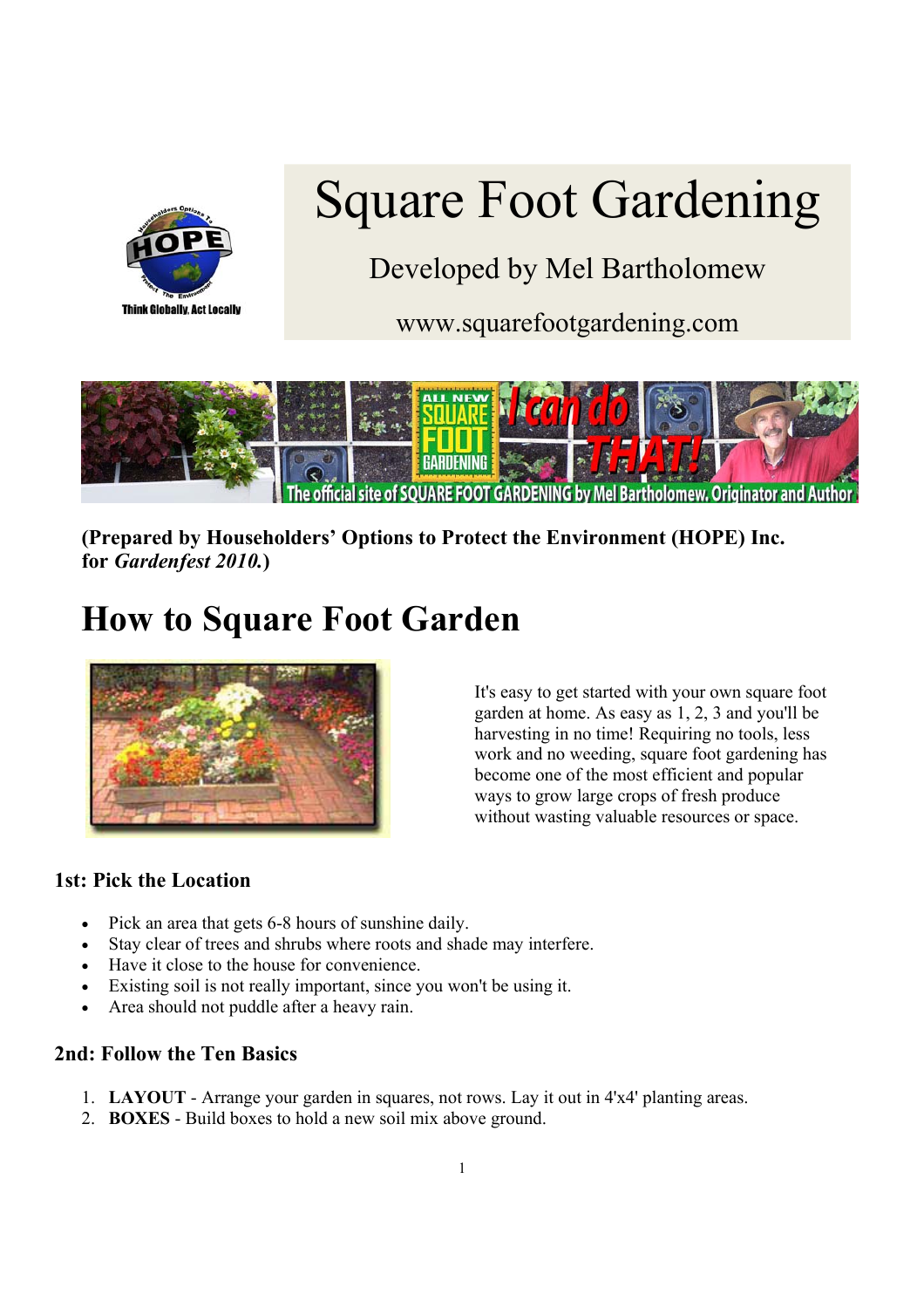- 3. **AISLES** Space boxes 3' apart to form walking aisles.
- 4. **SOIL** Fill boxes with Mel's special soil mix: 1/3 blended compost, 1/3 peat moss, and 1/3 coarse vermiculite.
- 5. **GRID** Make a permanent square foot grid for the top of each box. A MUST!
- 6. **CARE** NEVER WALK ON YOUR GROWING SOIL. Tend your garden from the aisles.
- 7. **SELECT** Plant a different flower, vegetable, or herb crop in each square foot, using 1, 4, 9, or 16 plants per square foot.
- 8. **PLANT** Conserve seeds. Plant only a pinch (2 or 3 seeds) per hole. Place transplants in a slight saucershaped depression.
- 9. **WATER** Water by hand from a bucket of sun-warmed water.
- 10. **HARVEST** When you finish harvesting a square foot, add compost and replant it with a new and different crop.

#### **3rd: Could it be easier than this?**







Build A Box Fill With Mel's Mix Add A Grid

#### **And start planting!**

# **MORE DETAILS ABOUT THE 10 BASICS OF SFG:**

#### 1. LAYOUT:

Always think in squares: lay out 4 foot by 4 foot planting areas with wide walkways between them.

2. BOXES:



Build garden box frames no wider than 4 feet, and 6 to 8 inches deep. The length is not as important, but a recommended size for your first time is one frame 4 foot by 4 foot. You can, of course, go smaller. A 2 foot by 2 foot works great on patios and 3 foot by 3 foot box is ideal for kids. Frames can be made from almost any material except treated wood, which has toxic chemicals that might leach into the soil. 1 by 6 or 2 by 6 lumber is ideal, and comes in 8-foot lengths. Most lumber yards will cut it in half at little or no cost. Exact dimensions are not critical. Deck screws work best to fasten the boards together. Rotate or alternate corners to end up with a square inside.

#### 3. AISLES:

If you plan to have more than one garden box, separate them by 2 or 3 feet to form walkways.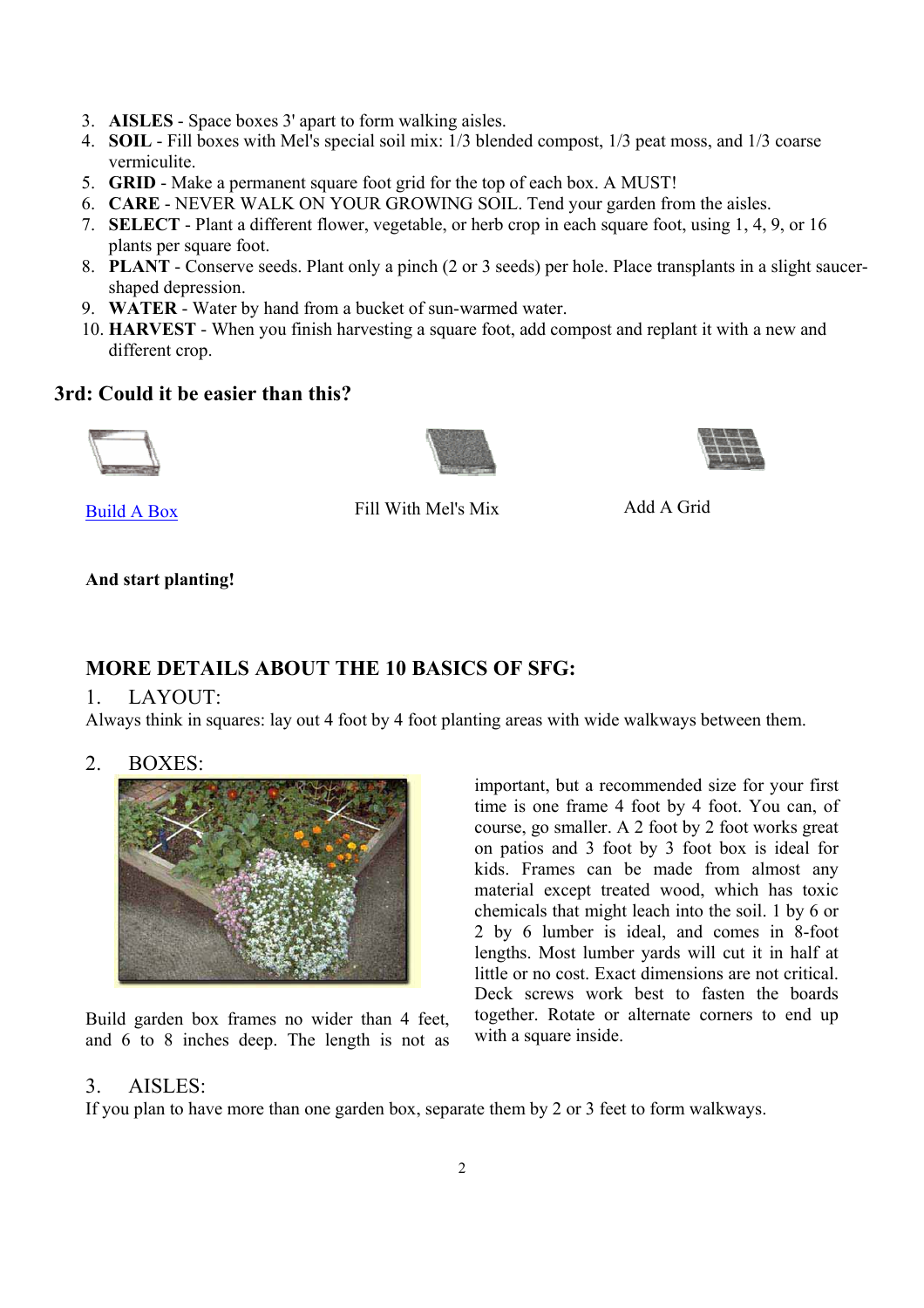#### 4. SOIL:



Fill frame with Mel's Mix, a mixture of 1/3 compost, 1/3 peat moss, and 1/3 coarse vermiculite (no dirt needed). A blended compost made from many ingredients provides all the nutrients the plants require (no chemical

#### 5. GRID:



On top of each frame place a permanent grid that divides the box into one foot squares. The grid is the unique feature that makes the whole system fertilizers needed). Peat moss and vermiculite help hold moisture and keep the soil loose. It's best to make your own compost from many ingredients but if you have to buy it, make sure it is truly compost. Some stores sell mulch or humus and other ground covers but call it compost. Most commercial compost is made from then you know what goes in it. When buying vermiculite, be sure to get the coarse grade, and get the more economical 4 cubic foot size bags. If placing frames over grass you can dig out the grass or cover it one or two ingredients so to be safe, don't buy all of one kind but one of each kind until you have enough for your garden. It's really best to make your own compost, with cardboard or landscape cloth to discourage grass and weeds from coming up through your new garden soil.

work so well. To show you why the grid is so important, do this little demonstration: Look at your 4 foot by 4 foot box with the grid on and imagine up to 16 different crops. What you see before you is a neat and attractive, well organized garden, that will be easy to manage. Now remove the grid. Could you organize and manage this space without dividing it up into squares? Besides, without the grid you will be tempted to plant in rows, which is a poor use of space. Grids can be made from nearly any material; wood, plastic strips, old venetian blinds, etc. Use screws or rivets to attach them where they cross. On a 4 foot by 4 foot frame, the grid divides the frame into 16 easy-to-manage spaces, for up to 16 different crops. Leave the grid in place all season. The grid can be cut long enough to fit across the top of the box or cut shorter to lay on the soil inside the box.